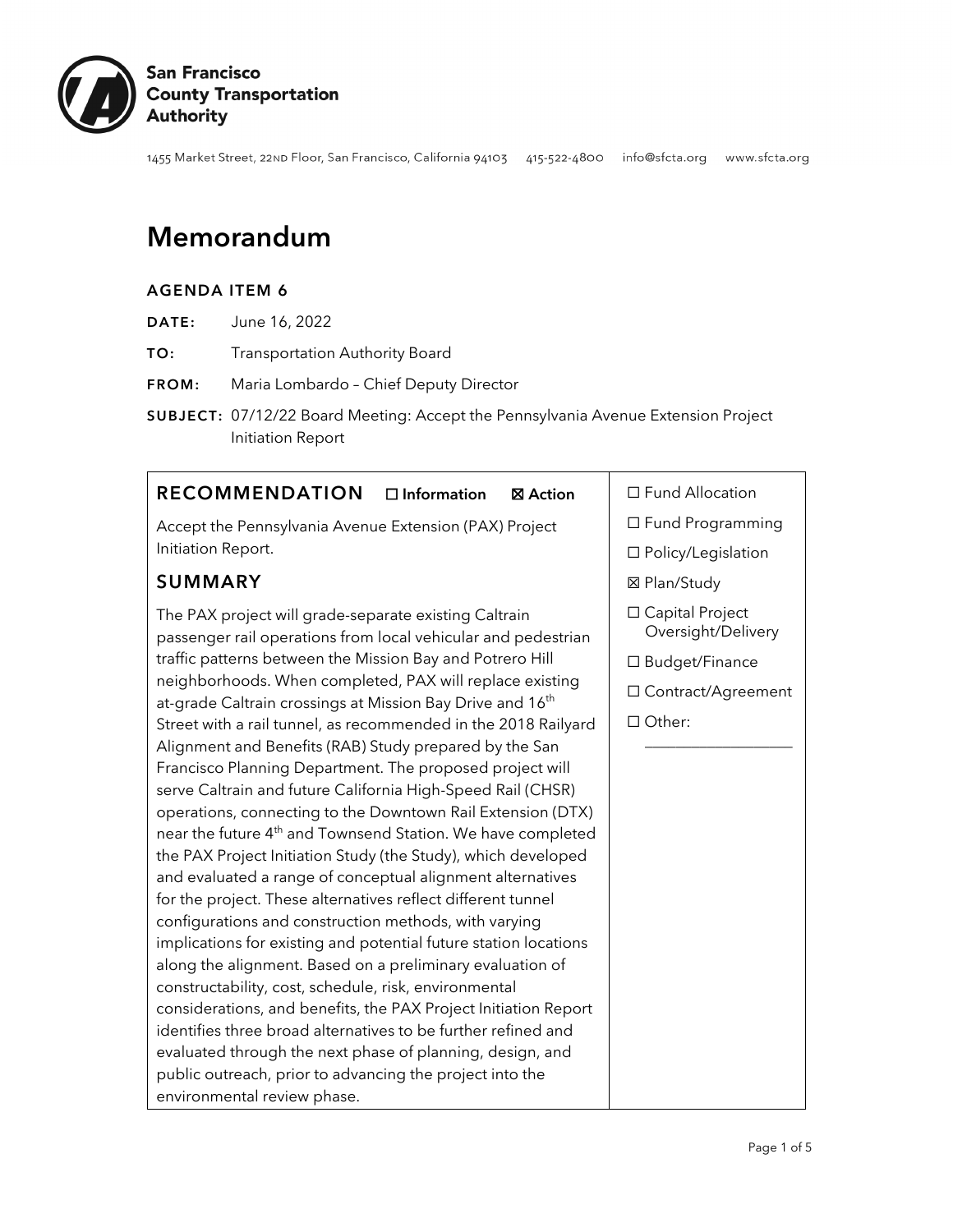

Agenda Item 6 Page 2 of 5

## BACKGROUND

In 2018, the San Francisco Planning Department, in partnership with the Transportation Authority and other partner agencies, concluded the RAB Study. The RAB Study assessed options for the alignment of the Caltrain corridor through San Francisco and identified the City's preferred alignment as a tunnel beneath  $7<sup>th</sup>$  Street and Pennsylvania Avenue, which would connect directly to the DTX and extend the below-grade rail alignment southward. The Transportation Authority Board endorsed this alignment in September 2018 through approval of Resolution 19-12.

The PAX project will connect to the DTX's southern limits adjacent to the existing Caltrain railyard at 4<sup>th</sup> and King streets and will continue south beneath 7<sup>th</sup> Street and Pennsylvania Avenue. The southern limit of PAX will vary depending on the eventual selected alternative.

The primary purpose of the PAX project is to eliminate existing at-grade rail crossings at Mission Bay Drive and 16<sup>th</sup> Street. PAX will serve Caltrain and CHSR trains traveling between the Peninsula and Salesforce Transit Center. In the future, Caltrain and the California High-Speed Rail Authority (CHSRA) plan to operate up to a combined 12 trains per peak hour per direction, for a bi-directional total of 24 train movements per peak hour in the corridor.

This volume of train movement and interruption to traffic flow will result in unacceptable impacts to transit and other surface modes. Placing rail in a tunnel beneath  $16<sup>th</sup>$  Street and Mission Bay Drive will improve safety, support the speed and reliability of bus transit on the 16<sup>th</sup> Street corridor, and expand street grid connectivity between the Mission Bay/Dogpatch and neighborhoods to the west and northwest.

In November 2019, the Transportation Authority Board appropriated \$1.6 million in Prop K sales tax funds for the PAX Project Initiation Study. In June 2020, the Board approved the award of a consulting contract to McMillen Jacobs Associates to undertake the Study's technical work program.

# **DISCUSSION**

The purpose of the Study was to identify viable rail alignment alternatives to advance into the subsequent phases of planning and environmental review.

**Study Approach and Activities**. Transportation Authority staff conducted the study with the consultant team and with the support and input of project partners. We have undertaken technical engagement with Caltrain, CHSRA, the Transbay Joint Powers Authority (TJPA), Caltrans, multiple City departments, and other partners. Study activities included:

- *Alternatives development and evaluation* identification of potential PAX alternatives, screening assessment, and concept design and evaluation for promising options;
- *Initial technical studies* development of a range of studies and analyses to understand the project corridor and support evaluation, including initial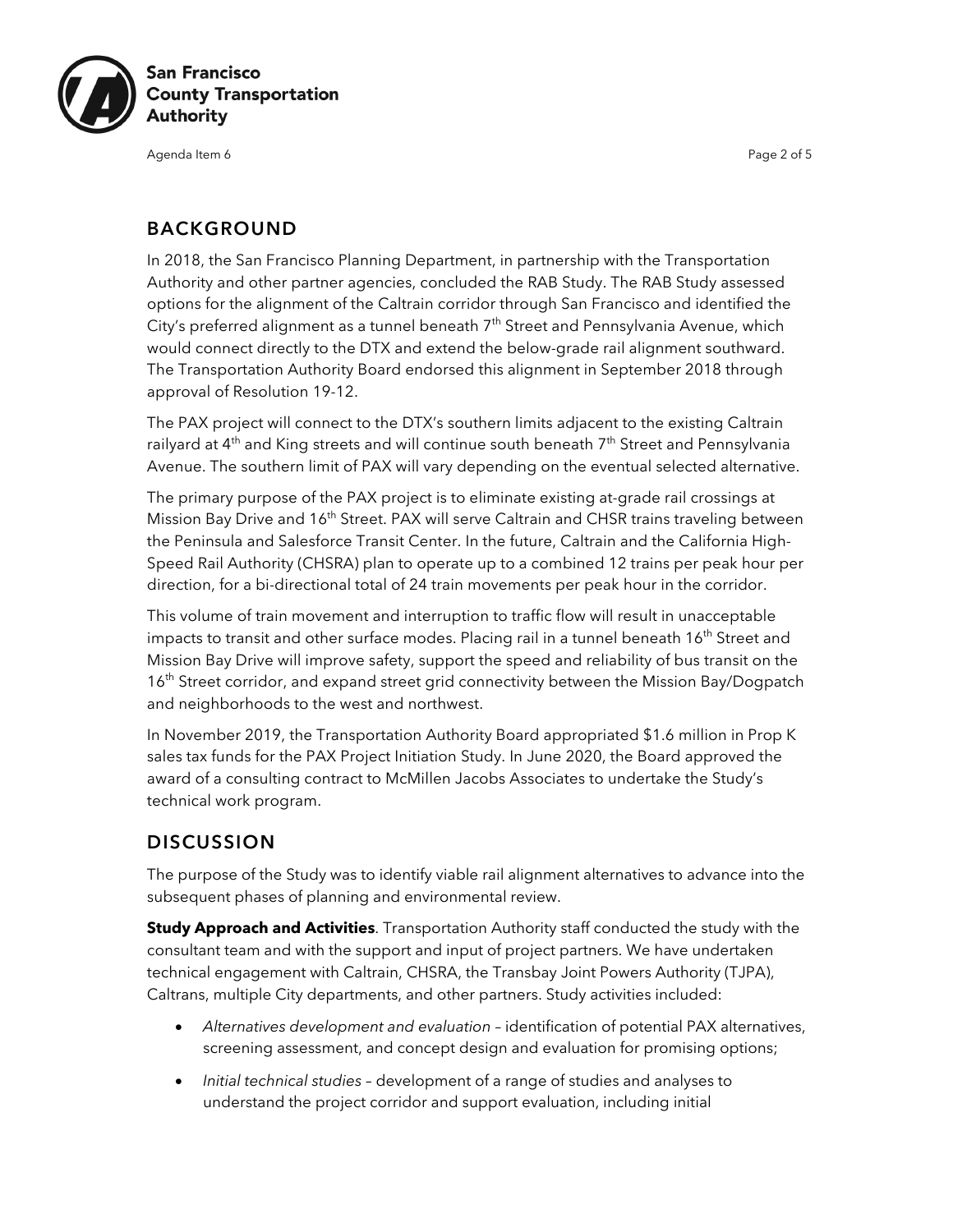

Agenda Item 6 Page 3 of 5 Page 3 of 5 Page 3 of 5 Page 3 of 5 Page 3 of 5 Page 3 of 5 Page 3 of 5 Page 3 of 5

environmental studies, desktop-level geotechnical assessment, traffic analysis, and risk assessment, among others;

- *PAX interfaces and related projects* design and planning for interfaces of the PAX project with the DTX, 4<sup>th</sup> and King Railyard, and station planning;
- *Cost and schedule* development of planning-level estimates of capital cost and implementation schedule; and
- *Initial public outreach* preliminary engagement with stakeholders and the public, through coordination with broader public outreach undertaken for related studies.

The PAX Project Initiation Report documents Study activities, presents the evaluation of alternatives, and makes recommendations regarding subsequent phases of project development.

**Alternatives Development and Evaluation**. The Study developed a range of alternatives within the broad alignment of 7<sup>th</sup> Street and Pennsylvania Avenue, as established by the RAB Study. The Study's range of alternatives reflect differing approaches to alignment length, tunnel methodology, and impacts on existing infrastructure and corridor operations. Some alternatives allow for the preservation of the existing 22<sup>nd</sup> Street Caltrain Station, whereas others would require a replacement station to be constructed.

The Study developed a technical evaluation process to screen and evaluate the alternatives through design development, technical analysis, risk assessment, cost estimation, partner input, public engagement, and a third-party peer review. The Project Initiation Report identifies three broad alternatives as follows:

- A. Long Alternative Alternative A would provide a tunneled rail alignment from DTX to a point immediately north of Cesar Chavez Street. This alternative requires replacement of the existing 22<sup>nd</sup> Street Caltrain Station.
- B. Mid-Length Alternative Alternative B would provide a tunneled rail alignment from DTX to a point immediately north of the 22<sup>nd</sup> Street Station. This alternative would require some modifications to the existing 22<sup>nd</sup> Street Station, as well as a more complex interface with existing Caltrain tunnels.
- C. Short Alternative Alternative C is a "split-tunnel" configuration, with southbound and northbound tunnels separated, with the northbound tunnel within the existing Caltrain right-of-way, and an interface point north of the 22<sup>nd</sup> Street Station. This alternative would have a more significant impact on Caltrain operations during construction.

The Study evaluated these alternatives across several criteria guided by project goals. Alternative A (long tunnel) would result in the greatest improvement to rail operations and would minimize certain construction impacts; however, it would require decommissioning the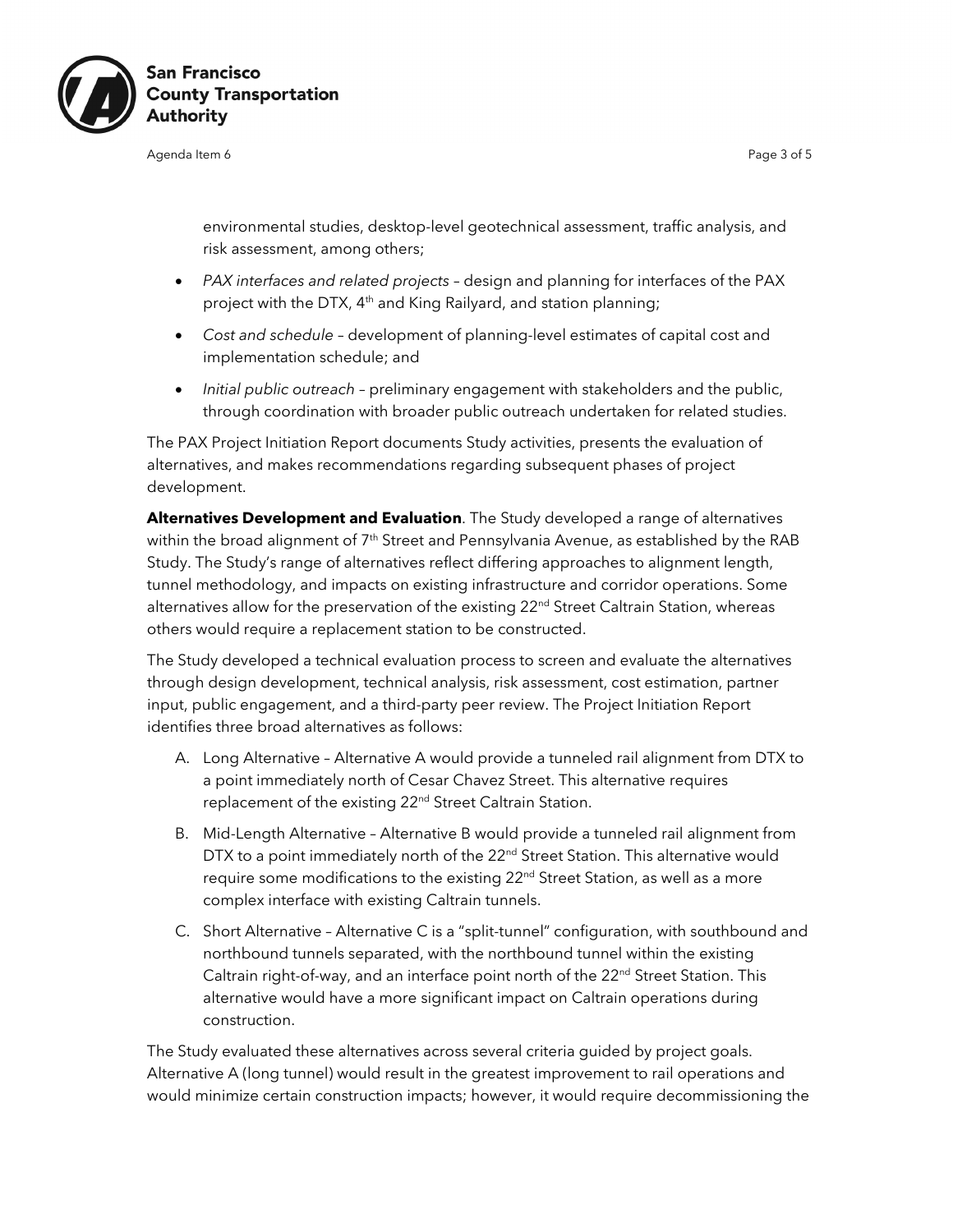

Agenda Item 6 Page 4 of 5 Page 4 of 5 Page 4 of 5 Page 4 of 5 Page 4 of 5

22<sup>nd</sup> Street Station and has the greatest estimated capital cost among the studied alternatives. Alternative B (mid-length tunnel) offers the opportunity to avoid a need to replace the 22<sup>nd</sup> Street Station, but it has a more complex and potentially risky interface with existing infrastructure. Alternative C (short tunnel) allows the existing 22<sup>nd</sup> Street Caltrain Station to remain with minimal modifications, and it is the least-cost alternative; however, it would have the greatest construction impacts, including to existing rail operations.

**Initial Technical Studies**. The Study developed various preliminary technical studies to support the evaluation of alternatives and understanding of project impacts and challenges. These studies included: desktop studies for geotechnical engineering and hydrology; a traffic impact study to consider the construction phase and operational phase; initial analysis of environmental benefits and constraints; and development of a preliminary risk assessment and risk register. Notable project delivery risks include: tunneling construction and ground settlement; utility conflicts and relocations; impacts to rail operations during construction; and interfaces with DTX and Caltrain railyards.

**PAX Interfaces and Related Projects**. The Study effort included intensive design coordination and engagement with related projects. In particular, the interface between PAX, DTX, and the Caltrain Railyard represents a critical location for managing the development of multiple infrastructure projects over time. The Study identified a feasible option for this interface point, which is informing the DTX preliminary design process and is providing input to ongoing planning for the Railyard. Future phases of PAX work will continue to carefully consider this interface, in collaboration with TJPA, Caltrain, CHSRA, and other partners.

The PAX Study was developed in parallel to the San Francisco Planning Department's Southeast Rail Station Study (SERSS), which considered potential future station locations along the PAX alignment. The next phase of PAX work will incorporate the SERSS work to date, in order to incorporate station design and cost considerations into the further refinement and evaluation of PAX alternatives.

**Cost and Schedule**. The Study developed planning-level capital cost estimates and schedules for the three PAX alternatives. The estimated capital cost of these alternatives is approximately \$2.0-2.5 billion, excluding potential costs to replace the  $22^{nd}$  Street Station. With respect to schedule, advancing the project through further planning, environmental review, design, procurement, and construction is expected to take a minimum of approximately 12-15 years. Progression through these phases on such a timeline is subject to available funding. The next phase of PAX work will include an effort to refine or modify alternatives, with an eye to opportunities to reduce cost.

**Initial Public Outreach**. The Project Initiation Study was primarily a technical effort, in order to define an initial range of project alternatives and explore constraints and interfaces with related projects. In Fall 2021, the Study Team participated in public outreach sessions in coordination with the City and Caltrain, to share information on PAX, SERSS, and Caltrain's